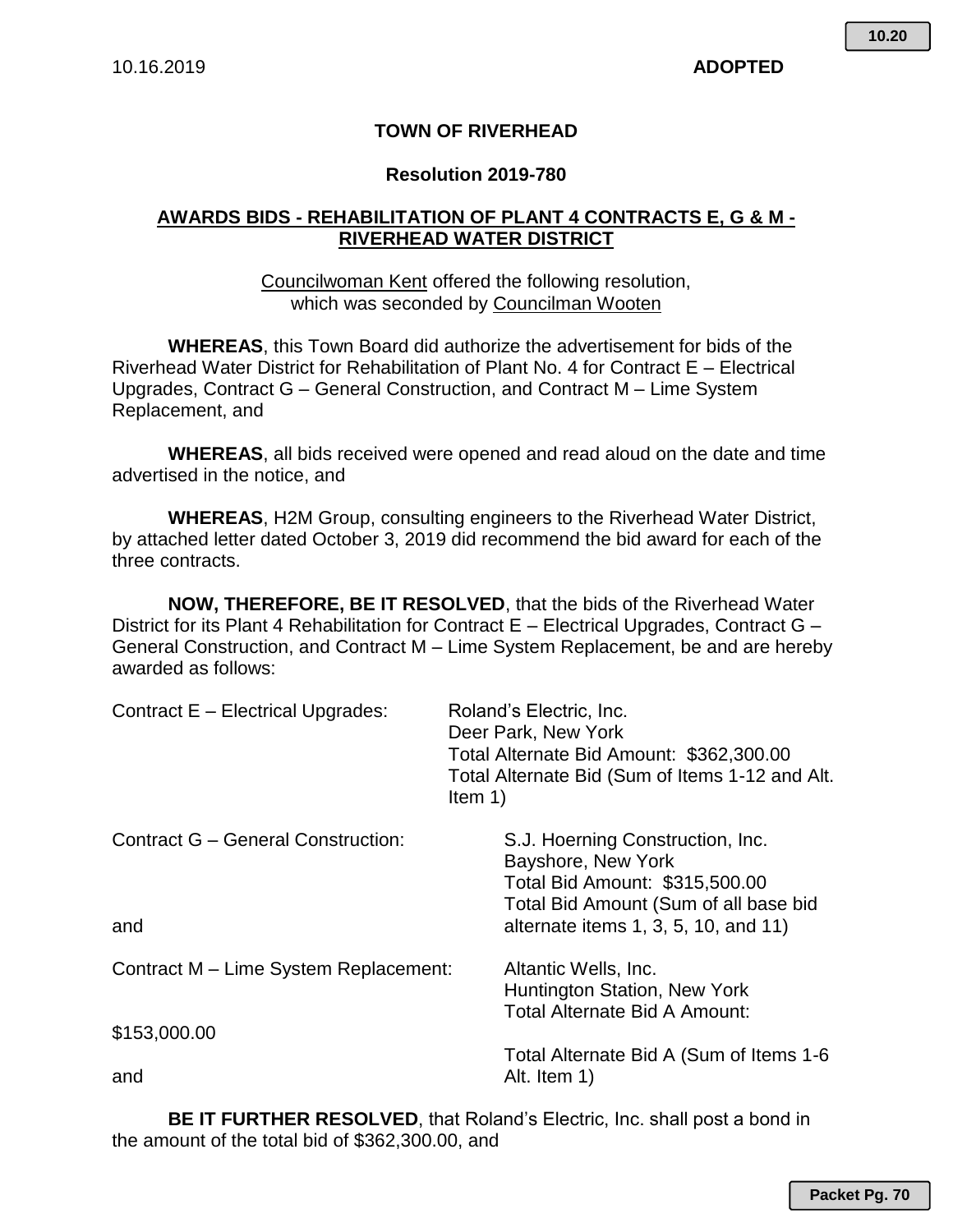**BE IT FURTHER RESOLVED**, that S. J. Hoerning Construction, Inc. shall post a bond in the amount of the total bid of \$315,500.00, and

**BE IT FURTHER RESOLVED**, that Atlantic Wells, Inc. shall post a bond in the amount of the total bid of \$153,000.00, and

**BE IT FURTHER RESOLVED**, that the Town Clerk forward certified copy of this resolution to the above named contractors, and

**BE IT FURTHER RESOLVED**, that the Town Clerk is hereby authorized to return to all unsuccessful bidders their respective bid security, and

**BE IT FURTHER RESOLVED**, that pursuant to this bid award, the Town Supervisor be and is hereby authorized to execute a contract with each awardee; Roland's Electric, Inc., S. J. Hoerning Construction, Inc., and Atlantic Wells, Inc., and

**BE IT FURTHER RESOLVED**, that upon completion of fully executed contracts and the filing of said contract with the Town Clerk, the Town Clerk is hereby authorized to release to the successful bidders the bidder's bid security, and

**BE IT FURTHER RESOLVED**, that all Town Hall Departments may review and obtain a copy of this resolution from the electronic storage device and if needed, a certified copy of same may be obtained from the Office of the Town Clerk*.*

# **THE VOTE**

| RESULT:       | <b>ADOPTED [UNANIMOUS]</b>                |
|---------------|-------------------------------------------|
| <b>MOVER:</b> | Catherine Kent, Councilwoman              |
|               | <b>SECONDER:</b> James Wooten, Councilman |
| <b>AYES:</b>  | Jens-Smith, Wooten, Giglio, Hubbard, Kent |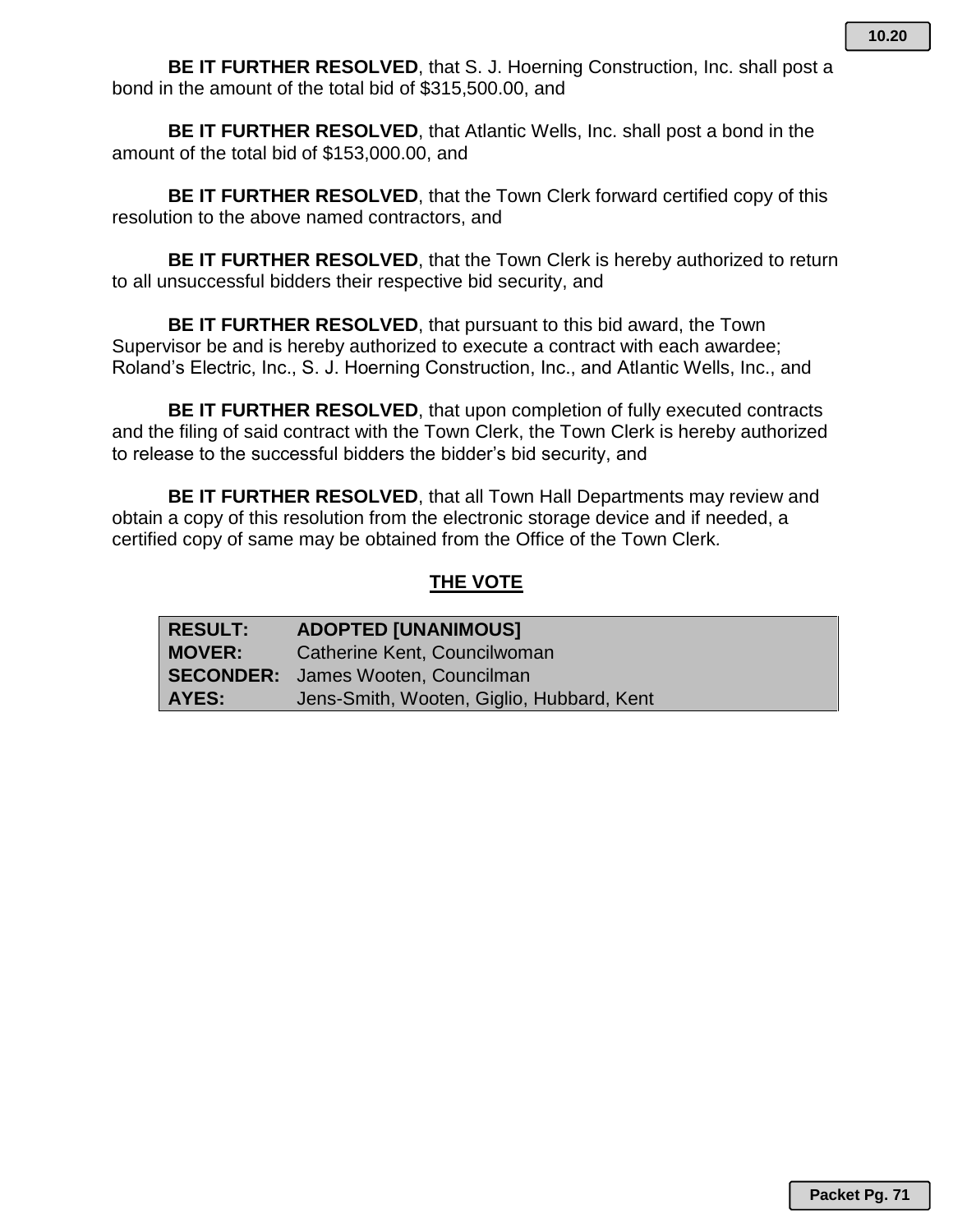# **FISCAL IMPACT STATEMENT OF PROPOSED RIVERHEAD TOWN BOARD LEGISLATION**

| Type of Legislation<br>А.                                                                                                            | Resolution X<br>Local Law                                                                                                                                                                                                                        |                     |  |  |  |  |  |  |  |
|--------------------------------------------------------------------------------------------------------------------------------------|--------------------------------------------------------------------------------------------------------------------------------------------------------------------------------------------------------------------------------------------------|---------------------|--|--|--|--|--|--|--|
| Title of Proposed Legislation: Awards Bids-Rehabilitation of Plant No. 4 - Contacts E, G & M - Riverhead Water District<br><b>B.</b> |                                                                                                                                                                                                                                                  |                     |  |  |  |  |  |  |  |
| Purpose of Proposed Legislation: Awards bid<br>C.                                                                                    |                                                                                                                                                                                                                                                  |                     |  |  |  |  |  |  |  |
| Will the Proposed Legislation Have a Fiscal Impact?<br>D.                                                                            | Yes<br>X<br>No                                                                                                                                                                                                                                   |                     |  |  |  |  |  |  |  |
| Е.                                                                                                                                   | If the answer to section D is "yes", select (a) or (b) below and initial or detail as applicable:                                                                                                                                                |                     |  |  |  |  |  |  |  |
| (a)<br>complete H,I and J;                                                                                                           | The fiscal impact can be absorbed by Town/department existing resources set forth in approved Town Annual Budget<br>(example:routine and budgeted procurement of goods/services)*if selecting E(a), please initial then skip items F,G and<br>or |                     |  |  |  |  |  |  |  |
| (b)                                                                                                                                  | The description/explanation of fiscal impact is set forth as follows: Funded by Bond Proceeds                                                                                                                                                    |                     |  |  |  |  |  |  |  |
| F.<br>5 Years                                                                                                                        | If the answer to E required description/explanation of fiscal impact (E(b)), please describe total Financial Cost of Funding over                                                                                                                |                     |  |  |  |  |  |  |  |
| G. Proposed Source of Funding<br>Appropriation Account to be Charged:                                                                |                                                                                                                                                                                                                                                  |                     |  |  |  |  |  |  |  |
| Grant or other Revenue Source: Bonds                                                                                                 |                                                                                                                                                                                                                                                  |                     |  |  |  |  |  |  |  |
| Appropriation Transfer (list account(s) and amount):                                                                                 |                                                                                                                                                                                                                                                  |                     |  |  |  |  |  |  |  |
|                                                                                                                                      |                                                                                                                                                                                                                                                  |                     |  |  |  |  |  |  |  |
| H. Typed Name &<br>Title of<br>Preparer: Robin                                                                                       | <b>Signature of Preparer</b><br>L.                                                                                                                                                                                                               | J. Date<br>10/04/19 |  |  |  |  |  |  |  |
| Halpin                                                                                                                               |                                                                                                                                                                                                                                                  |                     |  |  |  |  |  |  |  |
|                                                                                                                                      | <u>Rob</u> in Halpin                                                                                                                                                                                                                             |                     |  |  |  |  |  |  |  |
| K. Accounting Staff<br>Name & Title                                                                                                  | L. Signature of Accounting Staff                                                                                                                                                                                                                 | M. Date<br>10/15/19 |  |  |  |  |  |  |  |
| William Rothaar,<br>Accounting                                                                                                       | William Rothans                                                                                                                                                                                                                                  |                     |  |  |  |  |  |  |  |
| Department                                                                                                                           | <b>William Rothaar</b>                                                                                                                                                                                                                           |                     |  |  |  |  |  |  |  |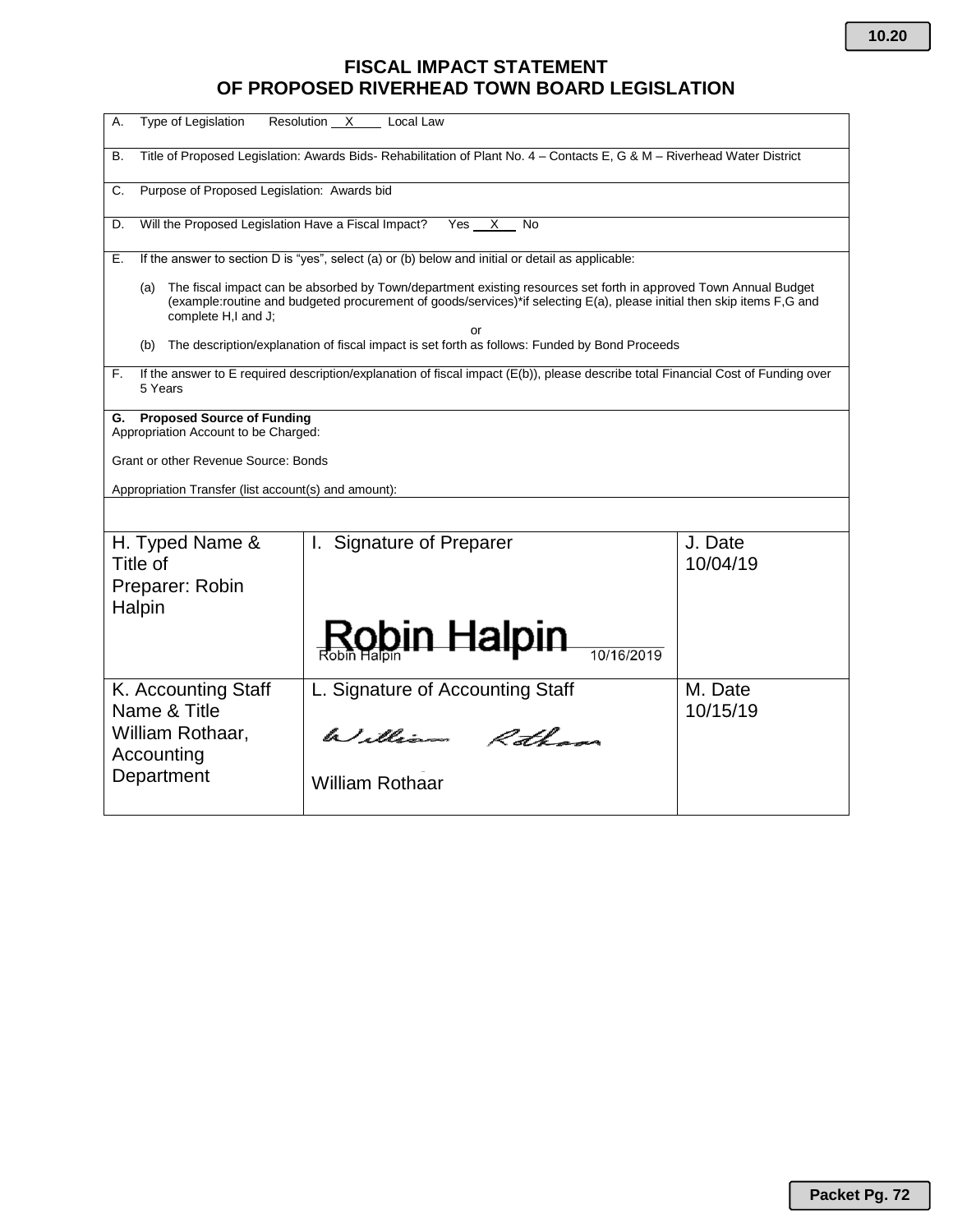**Attachment: H2M Bid Award.Plt 4 Rehab.Contract E (2019-780 : Plant 4 Rehab Award Contracts E, G, M)**

Attachment: H2M Bid Award.Plt 4 Rehab.Contract E (2019-780 : Plant 4 Rehab Award Contracts E, G, M)



### $architects + engineering$

538 Broad Hollow Road, 4<sup>th</sup> Floor East Melville, NY 11747 | tet 631.756.8000

September 30, 2019

Town Board Town of Riverhead 200 Howell Avenue Riverhead, New York 11901

### Re: Riverhead Water District Project No. 6 —Rehabilitation of Plant No. 4 Contract E —Electrical Upgrades H2M Project No.: RDWD1904

Dear Board Members:

On Thursday September 26, 2019, bids were received by the Town of Riverhead for the above referenced project. A total of nine (9) bids were submitted with the low bid being submitted by Roland's Electric, Inc. of Deer Park, New York for a total base bid amount of \$360,000.00 and a total alternate bid amount of \$362,300.00. A copy of the bid tabulation sheet is enclosed for your records.

Please note that both the base and alternate bids included provisions for all electrical work necessary for the work at Plant No. 4. The alternate bid included all necessary labor and equipment associated with the electrical work for the new dust collection system to be installed under separate contract.

We have investigated the qualifications submitted by the low bidder and have found them to be a qualified and responsible contractor. Roland's Electric, Inc. has successfully completed similar projects for various water utilities across Long Island over the past few years. It is our opinion that Roland's Electric is qualified, and their bid prices are fair and reasonable. Therefore, we recommend that the contract be awarded to Roland's Electric, Inc. for the total alternate bid amount of \$362,300.00.

Should you have any questions regarding this recommendation, please contact our office.

Very truly yours,

### H2M architects +engineers

John R. Collins, P.E.

Assistant Vice President

**Enclosure** 

cc: Supervisor Laura Jens-Smith Kristin Hunt, Town Board Coordinator Supt. Frank Mancini, P.G., MBA Robin Halpin, RDWD Richard Ehlers, Esq. William Rothaar, Financial Administrator

X:\RDWD (Riverhead Water District) - 10810\RDWD1904 - Rehabilitation of Plant 4\03-Bid\Contracts E & M\Recommendation\2019-9-30 -RDWD1904 - Award Recommendation -E,doc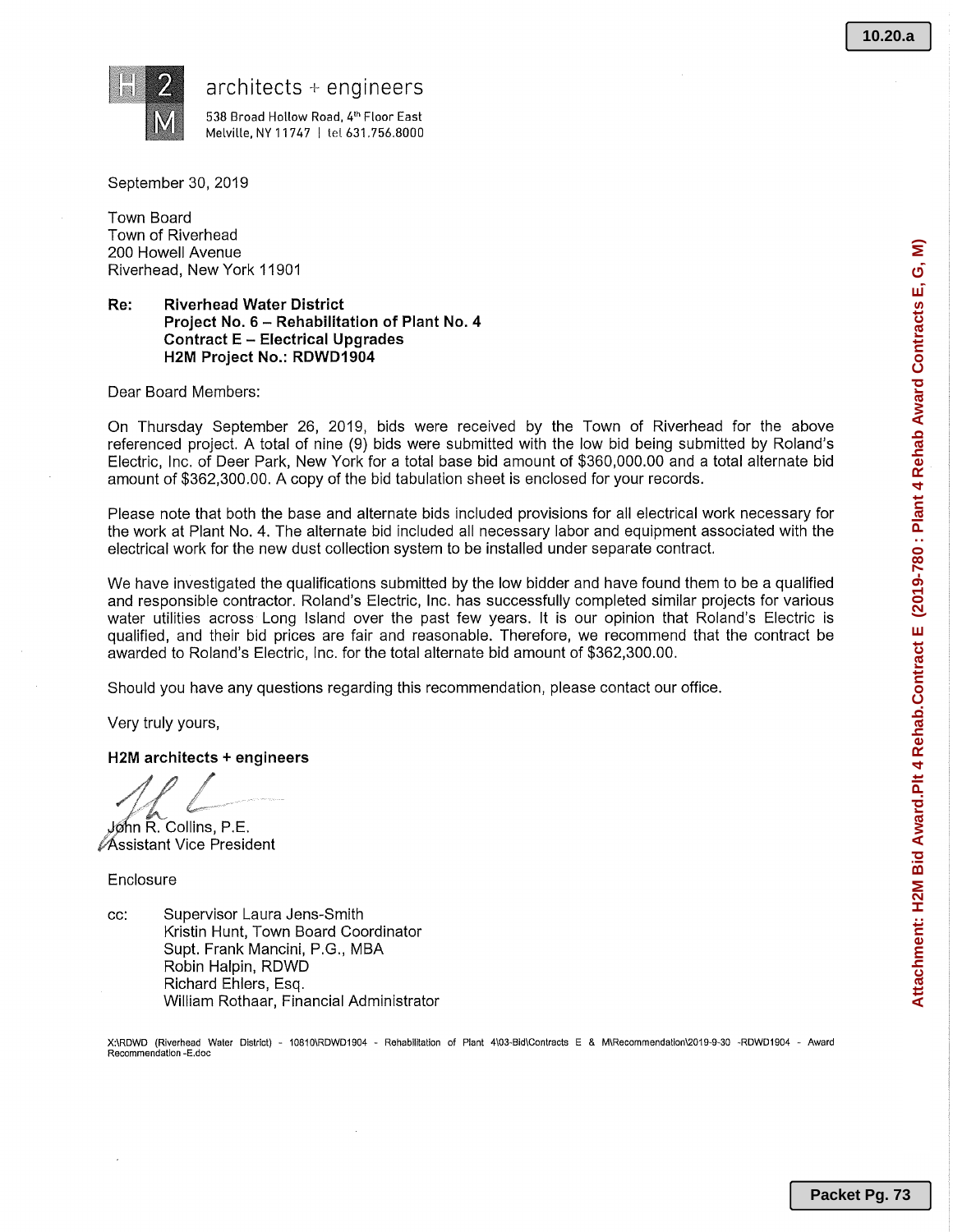|                   |                                                                                |      |              |                        |                                      |                              |                     | Page 1 of                          |  |
|-------------------|--------------------------------------------------------------------------------|------|--------------|------------------------|--------------------------------------|------------------------------|---------------------|------------------------------------|--|
|                   | <b>CLIENT NAME: Riverhead Water District</b>                                   |      |              | <b>BIDDER</b>          | <b>BIDDER</b>                        | <b>BIDDER</b>                | <b>BIDDER</b>       | <b>BIDDER</b>                      |  |
|                   | PROJECT TITLE: Rehabilitation of Plant No. 4; Contract E - Electrical Upgrades |      |              | Rolands Electric. Inc. | <b>Eldor Contracting Corporation</b> | Welsbach Electric Corp of LI | Wire to Water, Inc. | <b>Hinck Electrical Contractor</b> |  |
|                   | <b>PROJECT NO.: RDWD1904</b>                                                   |      |              |                        |                                      |                              |                     |                                    |  |
|                   |                                                                                |      |              | Deer Park, NY          | Holtsville, NY                       | Plainview, NY                | Farmingdale, NY     | Bohemia, NY                        |  |
|                   | BID DATE: September 26, 2019 - 11:00 a.m.                                      |      | 5% BB or CC  | 5% BB                  | 5% BB                                | 5% BB                        | 5% BB               | 5% BB                              |  |
| <b>ITEM</b>       |                                                                                |      |              |                        |                                      |                              |                     |                                    |  |
| NO.               | <b>DESCRIPTION</b>                                                             | QTY. | <b>UNITS</b> | <b>TOTAL PRICE</b>     | <b>TOTAL PRICE</b>                   | <b>TOTAL PRICE</b>           | <b>TOTAL PRICE</b>  | <b>TOTAL PRICE</b>                 |  |
|                   | Mobilization and Demobilization                                                |      | <b>LS</b>    | $5.000.00$ \$          | $10,000.00$ \$                       | $5,000.00$ \$                | 5.000.00            | 10,200.00                          |  |
| $\overline{2}$    | Removal and Disposal of Existing Electrical Service                            |      | <b>LS</b>    | 1,500.00               | 2,500.00                             | 5,000.00                     | 12,500.00           | 6,700.0                            |  |
| $\mathbf{3}$      | Removal and Disposal of Existing Motor Control Center                          |      | <b>LS</b>    | 6,500.00               | 25,000.00                            | 5,000.00                     | 7,500.00            | 7,800.0                            |  |
|                   | Removal and Disposal of Existing Lime Treatment Equipment                      |      | LS           | 1,500.00               | 350.00                               | 1,000.00                     | 4,500.00            | 2,000.0                            |  |
|                   | Replacement of Existing Well Pump Motor Feeders                                |      | <b>LS</b>    | 2,500.00               | 3.800.00                             | 5.000.00                     | 4,500.00            | 5,600.0                            |  |
|                   | <b>New Motor Control Center</b>                                                |      | LS.          | 132,000.00             | 130,000.00                           | 120,000.00                   | 140,000.00          | 124,800.0                          |  |
|                   | New Control Panel                                                              |      | <b>LS</b>    | 92,000.00              | 95,000.00                            | 95,000.00                    | 87.000.00           | 98,500.0                           |  |
|                   | <b>New Electrical Work</b>                                                     |      | <b>LS</b>    | 76,000.00              | 59,400.00                            | 94,000.00                    | 78,000.00           | 96,000.0                           |  |
| -9                | <b>Cash Allowances</b>                                                         |      | <b>LS</b>    | 20,000.00              | 20,000.00                            | 20,000.00                    | 20,000.00           | 20,000.0                           |  |
| 10 <sup>°</sup>   | <b>Electrical Utility Allowance</b>                                            |      | <b>LS</b>    | 15,000.00              | 15,000.00                            | 15,000.00                    | 15,000.00           | 15,000.0                           |  |
| 11                | <b>Control Modifications</b>                                                   | 40   | <b>HRS</b>   | 7.000.00               | 7.840.00                             | 7.000.00                     | 7.000.00            | 7,000.0                            |  |
| $12 \overline{ }$ | <b>Project Record Documents</b>                                                |      | <b>LS</b>    | 1,000.00               | 1,000.00                             | 1,000.00                     | 2,500.00            | 1,000.0                            |  |
|                   | TOTAL BASE BID (SUM OF ITEMS 1-12)                                             |      |              | $360,000.00$ \$        | 369,890.00 \$                        | 373,000.00                   | 383,500.00          | 394,600.00                         |  |
| Alt. 1            | New Dust Collection and Exhaust System                                         |      | <b>LS</b>    | $2,300.00$ \$          | 981.00 \$                            | 5,500.00                     | 14,600.00           | 1,900.00                           |  |
|                   |                                                                                |      |              |                        |                                      |                              |                     |                                    |  |
|                   | TOTAL ALTERNATE BID (SUM OF ITEMS 1-12 AND ALT. ITEM 1)                        |      |              | $362,300.00$ \$        | 370,871.00 \$                        | 378,500.00                   | 398,100.00          | 396,500.00                         |  |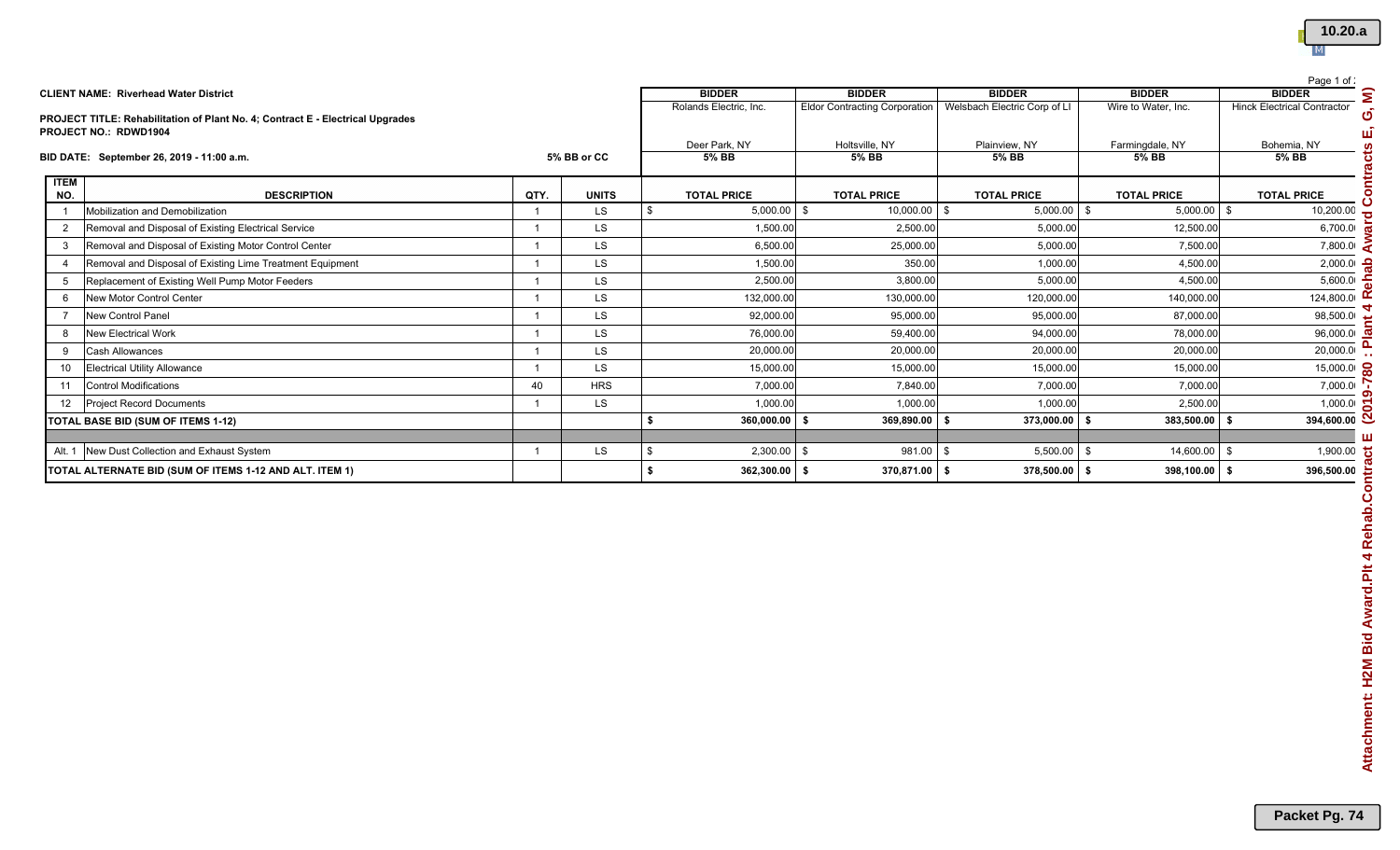

|                    | <b>CLIENT NAME: Riverhead Water District</b>                                   |                |              | <b>BIDDER</b>           | <b>BIDDER</b>                  | <b>BIDDER</b>                  | Page 2 of<br><b>BIDDER</b>                      |  |
|--------------------|--------------------------------------------------------------------------------|----------------|--------------|-------------------------|--------------------------------|--------------------------------|-------------------------------------------------|--|
|                    |                                                                                |                |              | L.E.B. Electric, LTD    | <b>Baltray Enterprises DBA</b> | Bensin Contracting, Inc.       | Commander Electric Inc.                         |  |
|                    | PROJECT TITLE: Rehabilitation of Plant No. 4; Contract E - Electrical Upgrades |                |              |                         |                                |                                |                                                 |  |
|                    | <b>PROJECT NO.: RDWD1904</b>                                                   |                |              |                         |                                |                                |                                                 |  |
|                    | BID DATE: September 26, 2019 - 11:00 a.m.                                      |                | 5% BB or CC  | Copiague, NY<br>$5%$ BB | Islandia, NY<br>5% BB          | Holtsville, NY<br>$5%$ BB      | Bohemia, NY<br><b>5% BB</b>                     |  |
|                    |                                                                                |                |              |                         |                                |                                |                                                 |  |
| <b>ITEM</b><br>NO. | <b>DESCRIPTION</b>                                                             | QTY.           | <b>UNITS</b> | <b>TOTAL PRICE</b>      | <b>TOTAL PRICE</b>             | <b>TOTAL PRICE</b>             | <b>TOTAL PRICE</b>                              |  |
| $\overline{1}$     | Mobilization and Demobilization                                                | $\overline{1}$ | <b>LS</b>    | \$<br>$8,000.00$ \$     | 14,791.00 \$                   | $10,000.00$ \$                 | 22,000.0                                        |  |
| $\overline{2}$     | Removal and Disposal of Existing Electrical Service                            | $\overline{1}$ | LS           | 7,000.00                | 10,000.00                      | 6,800.00                       | 14,000.                                         |  |
| 3                  | Removal and Disposal of Existing Motor Control Center                          | $\overline{1}$ | LS.          | 5,000.00                | 10,000.00                      | 11,000.00                      | $19,000$ .                                      |  |
| $\overline{4}$     | Removal and Disposal of Existing Lime Treatment Equipment                      | $\overline{1}$ | LS.          | 2,000.00                | 7,500.00                       | 5,000.00                       | $\frac{5,000}{2}$                               |  |
| 5                  | Replacement of Existing Well Pump Motor Feeders                                | $\overline{1}$ | LS.          | 8,000.00                | 10,000.00                      | 8,200.00                       | $5,000 \times \overline{4}$                     |  |
| 6                  | New Motor Control Center                                                       | $\overline{1}$ | LS.          | 50,000.00               | 116,300.00                     | 142,000.00                     | 215,000.1                                       |  |
| $\overline{7}$     | <b>New Control Panel</b>                                                       | $\overline{1}$ | <b>LS</b>    | 120,000.00              | 130,000.00                     | 138,000.00                     | $145,000 \times \overline{\text{A}}$            |  |
| 8                  | New Electrical Work                                                            | $\overline{1}$ | LS.          | 160,000.00              | 65,000.00                      | 89,000.00                      | $\frac{25,000}{8}$                              |  |
| 9                  | Cash Allowances                                                                | $\overline{1}$ | LS           | 20,000.00               | 20,000.00                      | 20,000.00                      | 20,000.0                                        |  |
| 10                 | <b>Electrical Utility Allowance</b>                                            | $\overline{1}$ | <b>LS</b>    | 15,000.00               | 15,000.00                      | 15,000.00                      |                                                 |  |
| 11                 | <b>Control Modifications</b>                                                   | 40             | <b>HRS</b>   | 8,000.00                | 7,400.00                       | 8,000.00                       | $\frac{15,000}{8,480}$                          |  |
| 12                 | <b>Project Record Documents</b>                                                | $\overline{1}$ | LS           | 1,000.00                | 5,000.00                       | 1,000.00                       | $2,500.1$ $\underline{L}$                       |  |
|                    | TOTAL BASE BID (SUM OF ITEMS 1-12)                                             |                |              | \$<br>404,000.00        | \$<br>410,991.00               | 454,000.00 \$<br>\$            | 495,980.0                                       |  |
|                    |                                                                                |                |              |                         |                                |                                |                                                 |  |
|                    | Alt. 1 New Dust Collection and Exhaust System                                  | $\overline{1}$ | LS           | \$<br>12,000.00         | \$<br>900.00                   | \$<br>4,600.00                 | l \$<br>$5,000.0$ فُ<br>$500,980.0 \frac{2}{5}$ |  |
|                    | TOTAL ALTERNATE BID (SUM OF ITEMS 1-12 AND ALT. ITEM 1)                        |                |              |                         | \$<br>411,891.00               | 458,600.00 $\frac{1}{3}$<br>\$ |                                                 |  |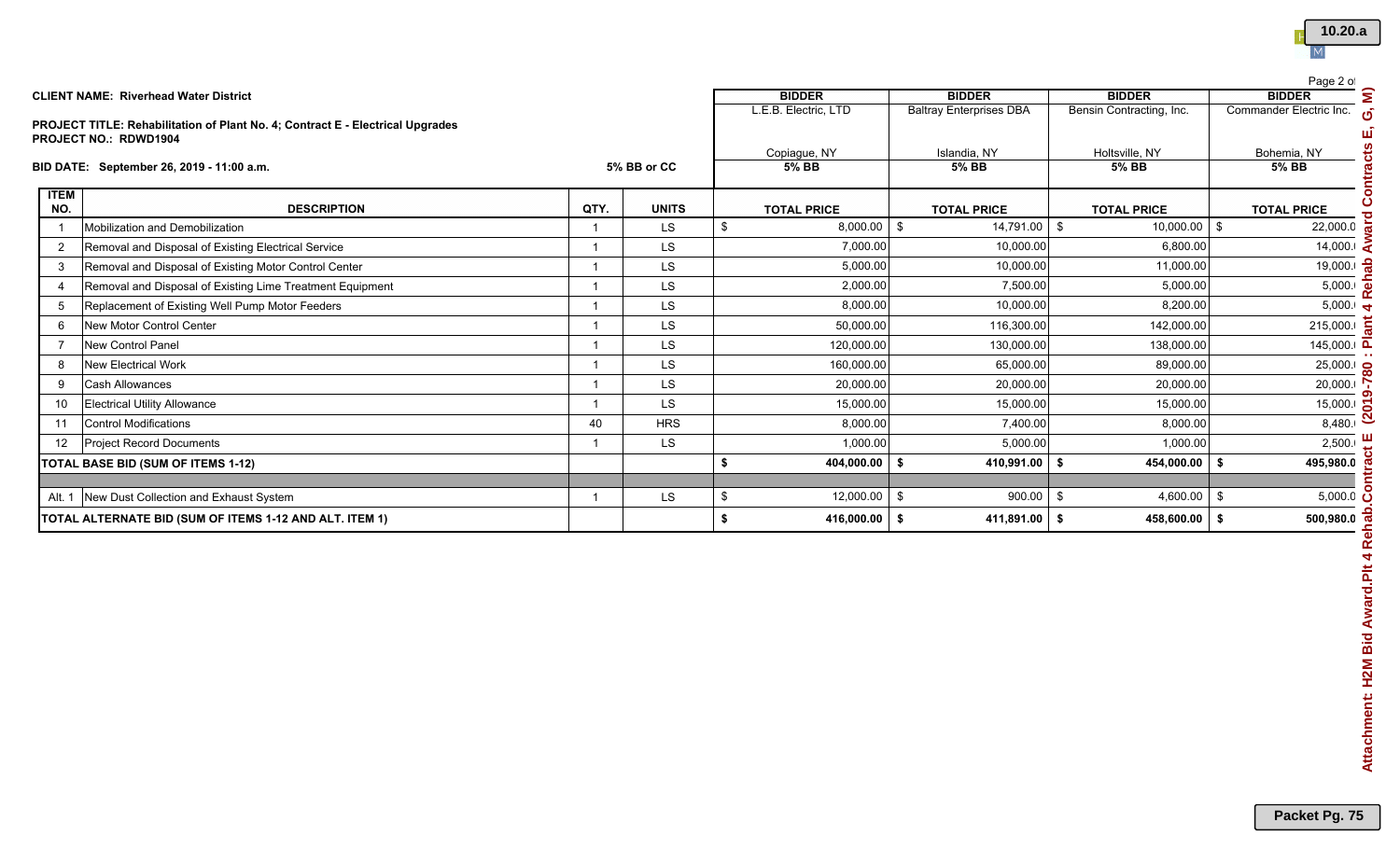

 $architects + engineering$ 

538 Broad Hollow Road, 4th Floor East Melville, NY 11747 | tel 631.756.8000

September 30, 2019

Town Board Town of Riverhead 200 Howell Avenue Riverhead, New York 11901

### Re: Riverhead Water District Project No. 6 - Rehabilitation of Plant No. 4 Contract M —Lime System Replacement H2M Project No.: RDWD1904

Dear Board Members:

On Thursday September 26, 2019, bids were received by the Town of Riverhead for the above referenced project. A total of four (4) bids were submitted with the low bid being submitted by Atlantic Wells, Inc. of Huntington Station, New York for a total base bid amount of \$141,000.00, a total `Alternate Bid A' amount of \$153,000.00, and a 'Total Alternate Bid B' amount of 150,000.00. A copy of the bid tabulation sheet is enclosed for your records.

Please note that both the base and alternate bids included provisions for all work necessary for the lime system replacement at Plant No. 4. 'Alternate Bid A' included all necessary labor and equipment associated with furnishing and installing a new dust collection system in addition to the base bid which provides for a new steel lime storage tank. `Alternate Bid B' included all the work included in 'Alternate Bid A' with the exception of the contractor providing an FRP lime storage tank in lieu of the steel tank,

We have investigated the qualifications submitted by the low bidder and have found them to be a qualified and responsible contractor. Atlantic Wells, Inc. has successfully completed similar projects for various water utilities across Long Island over the past few years. It is our opinion that Atlantic Wells, Inc. is qualified, and their bid prices are fair and reasonable. Therefore, we recommend that the contract be awarded to Atlantic Wells, Inc. for the total `Alternate Bid A' amount of \$153,000.00.

Should you have any questions regarding this recommendation, please contact our office.

Very truly yours,

H2M architects +engineers

 $\ell$ 6hn R. Collins, P.E.

Assistant Vice President

**Enclosure** 

cc: Supervisor Laura Jens-Smith Kristin Hunt, Town Board Coordinator Supt. Frank Mancini, P.G., MBA Robin Halpin, RDWD Richard Ehlers, Esq. William Rothaar, Financial Administrator

X:\RDWD (Riverhead Water District) - 108101ROWD1904 -Rehabilitation of Plant 4\03-BidlContracts E \$ M\Recommendalion12019-9-30 -RDWD1904 -Award Recommendation -M.doc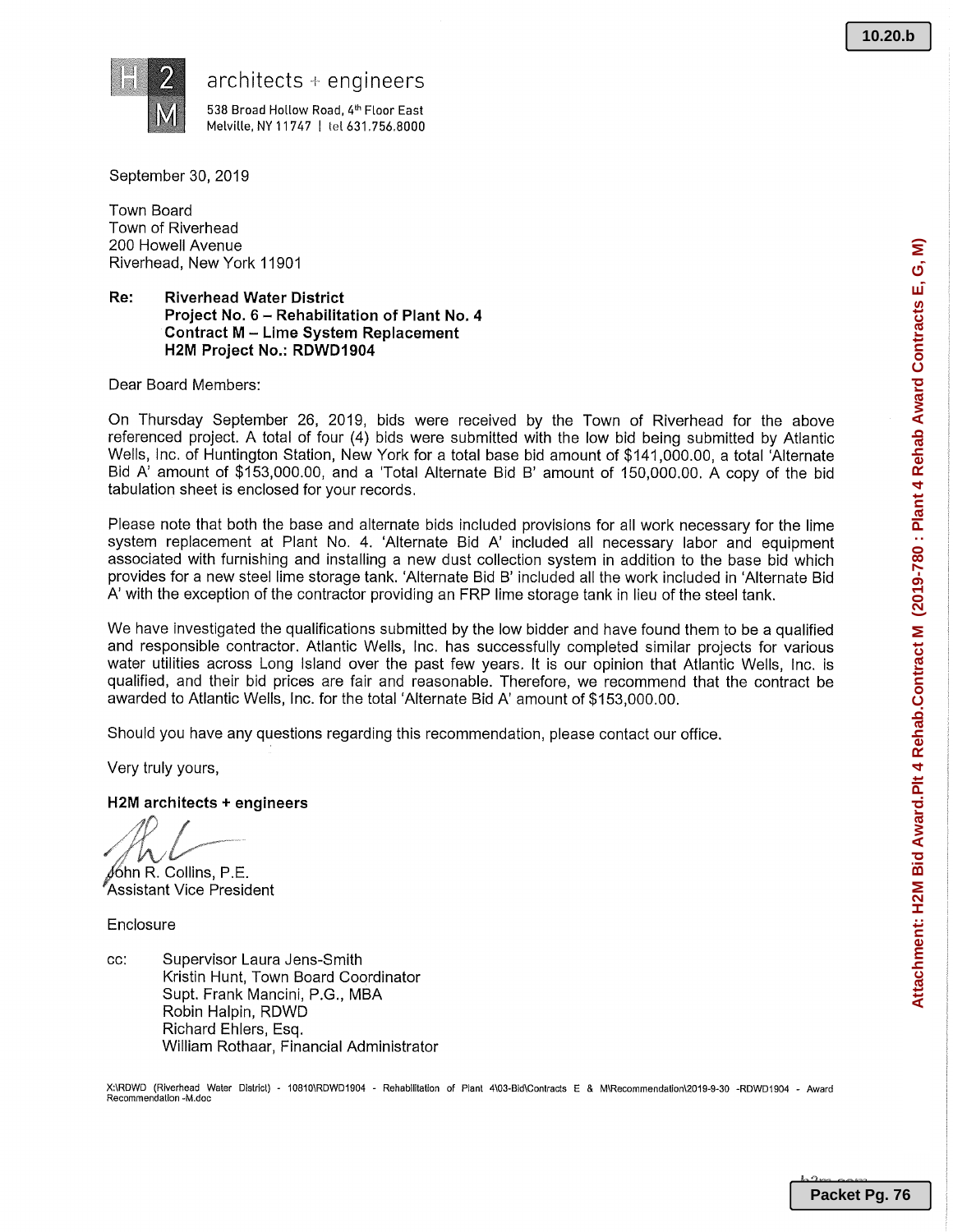| 10.20.b |
|---------|
|         |

| <b>BIDDER</b><br><b>BIDDER</b><br><b>BIDDER</b><br><b>CLIENT NAME: Riverhead Water District</b><br>Atlantic Wells, Inc.<br>Bensin Contracting, Inc.<br>R.J. Industries<br>PROJECT TITLE: Rehabilitation of Plant No. 4; Contract M - Lime System Replacement<br>PROJECT NO.: RDWD1904<br>Huntington Station, NY<br>Holtsville, NY<br>Plainview, NY<br>5% BB<br>5% BB<br>BID DATE: September 26, 2019 - 11:00 a.m.<br>5% BB or CC<br><b>5% BB</b><br><b>ITEM</b><br>NO.<br><b>DESCRIPTION</b><br>QTY.<br><b>UNITS</b><br><b>TOTAL PRICE</b><br><b>TOTAL PRICE</b><br><b>TOTAL PRICE</b><br>$5,000.00$ \$<br>$7,300.00$ \$<br>$30,000.00$ \$<br>Mobilization and Demobilization<br><b>LS</b><br>$\$\$<br>$\overline{1}$<br>$\overline{1}$<br>Removal and Disposal of Existing Lime Storage Tank and Accessories<br>$\overline{2}$<br><b>LS</b><br>25,000.00<br>9,300.00<br>25,000.00<br>$\overline{1}$<br>52,000.00<br>43,300.00<br>$\mathbf{3}$<br>New Aboveground Lime Storage Tank - Steel<br><b>LS</b><br>55,000.00<br>$\overline{1}$<br>LS<br>48,000.00<br>81,800.00<br>52,800.00<br>$\overline{4}$<br>New Lime Treatment System<br>$\overline{1}$<br>LS<br>10,000.00<br>10,000.00<br>10,000.00<br>$5\phantom{.0}$<br><b>Cash Allowances</b><br>$\overline{1}$<br>LS<br>Project Record Documents<br>1,000.00<br>1,000.00<br>1,000.00<br>6<br>$\overline{\mathbf{1}}$<br>$\boldsymbol{\mathsf{S}}$<br>$12,000.00$ \$<br>12,375.00<br>\$<br>$5,000.00$ \$<br>New Dust Collection and Exhaust System<br><b>LS</b><br>Alt. 1<br>$\overline{1}$<br>Alt. 2 New Aboveground Lime Storage Tank - FRP<br><b>LS</b><br>49,000.00<br>38,000.00<br>50,000.00<br>$\overline{1}$<br>\$<br>$141,000.00$ \$<br>\$<br>$173,800.00$ \$<br>152,700.00<br>TOTAL BASE BID (SUM OF ITEMS 1-6)<br>\$<br>153,000.00<br>165,075.00<br>\$<br>178,800.00<br>TOTAL ALTERNATE BID A (SUM OF ITEMS 1-6 AND ALT. ITEM 1)<br>\$<br>\$ | <b>BIDDER</b><br><b>Philip Ross Industries</b><br>Melville, NY<br>5% BB<br><b>TOTAL PRICE</b><br>8,000.0<br>$18,000 \cdot \epsilon$<br>45,000<br>102,000 $\frac{1}{2}$<br>10,000 |                 |                                       |                 |    |  |                                                                      |  |
|----------------------------------------------------------------------------------------------------------------------------------------------------------------------------------------------------------------------------------------------------------------------------------------------------------------------------------------------------------------------------------------------------------------------------------------------------------------------------------------------------------------------------------------------------------------------------------------------------------------------------------------------------------------------------------------------------------------------------------------------------------------------------------------------------------------------------------------------------------------------------------------------------------------------------------------------------------------------------------------------------------------------------------------------------------------------------------------------------------------------------------------------------------------------------------------------------------------------------------------------------------------------------------------------------------------------------------------------------------------------------------------------------------------------------------------------------------------------------------------------------------------------------------------------------------------------------------------------------------------------------------------------------------------------------------------------------------------------------------------------------------------------------------------------------------------------------------------------------------------------------------------------------------|----------------------------------------------------------------------------------------------------------------------------------------------------------------------------------|-----------------|---------------------------------------|-----------------|----|--|----------------------------------------------------------------------|--|
|                                                                                                                                                                                                                                                                                                                                                                                                                                                                                                                                                                                                                                                                                                                                                                                                                                                                                                                                                                                                                                                                                                                                                                                                                                                                                                                                                                                                                                                                                                                                                                                                                                                                                                                                                                                                                                                                                                          |                                                                                                                                                                                  |                 |                                       |                 |    |  |                                                                      |  |
|                                                                                                                                                                                                                                                                                                                                                                                                                                                                                                                                                                                                                                                                                                                                                                                                                                                                                                                                                                                                                                                                                                                                                                                                                                                                                                                                                                                                                                                                                                                                                                                                                                                                                                                                                                                                                                                                                                          |                                                                                                                                                                                  |                 |                                       |                 |    |  |                                                                      |  |
|                                                                                                                                                                                                                                                                                                                                                                                                                                                                                                                                                                                                                                                                                                                                                                                                                                                                                                                                                                                                                                                                                                                                                                                                                                                                                                                                                                                                                                                                                                                                                                                                                                                                                                                                                                                                                                                                                                          |                                                                                                                                                                                  |                 |                                       |                 |    |  |                                                                      |  |
|                                                                                                                                                                                                                                                                                                                                                                                                                                                                                                                                                                                                                                                                                                                                                                                                                                                                                                                                                                                                                                                                                                                                                                                                                                                                                                                                                                                                                                                                                                                                                                                                                                                                                                                                                                                                                                                                                                          |                                                                                                                                                                                  |                 |                                       |                 |    |  |                                                                      |  |
|                                                                                                                                                                                                                                                                                                                                                                                                                                                                                                                                                                                                                                                                                                                                                                                                                                                                                                                                                                                                                                                                                                                                                                                                                                                                                                                                                                                                                                                                                                                                                                                                                                                                                                                                                                                                                                                                                                          |                                                                                                                                                                                  |                 |                                       |                 |    |  |                                                                      |  |
|                                                                                                                                                                                                                                                                                                                                                                                                                                                                                                                                                                                                                                                                                                                                                                                                                                                                                                                                                                                                                                                                                                                                                                                                                                                                                                                                                                                                                                                                                                                                                                                                                                                                                                                                                                                                                                                                                                          |                                                                                                                                                                                  |                 |                                       |                 |    |  |                                                                      |  |
|                                                                                                                                                                                                                                                                                                                                                                                                                                                                                                                                                                                                                                                                                                                                                                                                                                                                                                                                                                                                                                                                                                                                                                                                                                                                                                                                                                                                                                                                                                                                                                                                                                                                                                                                                                                                                                                                                                          |                                                                                                                                                                                  |                 |                                       |                 |    |  |                                                                      |  |
|                                                                                                                                                                                                                                                                                                                                                                                                                                                                                                                                                                                                                                                                                                                                                                                                                                                                                                                                                                                                                                                                                                                                                                                                                                                                                                                                                                                                                                                                                                                                                                                                                                                                                                                                                                                                                                                                                                          |                                                                                                                                                                                  |                 |                                       |                 |    |  |                                                                      |  |
|                                                                                                                                                                                                                                                                                                                                                                                                                                                                                                                                                                                                                                                                                                                                                                                                                                                                                                                                                                                                                                                                                                                                                                                                                                                                                                                                                                                                                                                                                                                                                                                                                                                                                                                                                                                                                                                                                                          |                                                                                                                                                                                  |                 |                                       |                 |    |  |                                                                      |  |
|                                                                                                                                                                                                                                                                                                                                                                                                                                                                                                                                                                                                                                                                                                                                                                                                                                                                                                                                                                                                                                                                                                                                                                                                                                                                                                                                                                                                                                                                                                                                                                                                                                                                                                                                                                                                                                                                                                          |                                                                                                                                                                                  |                 |                                       |                 |    |  |                                                                      |  |
|                                                                                                                                                                                                                                                                                                                                                                                                                                                                                                                                                                                                                                                                                                                                                                                                                                                                                                                                                                                                                                                                                                                                                                                                                                                                                                                                                                                                                                                                                                                                                                                                                                                                                                                                                                                                                                                                                                          | 1,000.                                                                                                                                                                           |                 |                                       |                 |    |  |                                                                      |  |
|                                                                                                                                                                                                                                                                                                                                                                                                                                                                                                                                                                                                                                                                                                                                                                                                                                                                                                                                                                                                                                                                                                                                                                                                                                                                                                                                                                                                                                                                                                                                                                                                                                                                                                                                                                                                                                                                                                          | $12,000.0$ $\overline{a}$                                                                                                                                                        |                 |                                       |                 |    |  |                                                                      |  |
|                                                                                                                                                                                                                                                                                                                                                                                                                                                                                                                                                                                                                                                                                                                                                                                                                                                                                                                                                                                                                                                                                                                                                                                                                                                                                                                                                                                                                                                                                                                                                                                                                                                                                                                                                                                                                                                                                                          | $40,000 \cdot \frac{6}{90}$                                                                                                                                                      |                 |                                       |                 |    |  |                                                                      |  |
|                                                                                                                                                                                                                                                                                                                                                                                                                                                                                                                                                                                                                                                                                                                                                                                                                                                                                                                                                                                                                                                                                                                                                                                                                                                                                                                                                                                                                                                                                                                                                                                                                                                                                                                                                                                                                                                                                                          | 184,000.0 $\frac{1}{N}$                                                                                                                                                          |                 |                                       |                 |    |  |                                                                      |  |
|                                                                                                                                                                                                                                                                                                                                                                                                                                                                                                                                                                                                                                                                                                                                                                                                                                                                                                                                                                                                                                                                                                                                                                                                                                                                                                                                                                                                                                                                                                                                                                                                                                                                                                                                                                                                                                                                                                          | 196,000.05                                                                                                                                                                       |                 |                                       |                 |    |  |                                                                      |  |
|                                                                                                                                                                                                                                                                                                                                                                                                                                                                                                                                                                                                                                                                                                                                                                                                                                                                                                                                                                                                                                                                                                                                                                                                                                                                                                                                                                                                                                                                                                                                                                                                                                                                                                                                                                                                                                                                                                          | 191,000.0                                                                                                                                                                        | $173,800.00$ \$ | $\sqrt[6]{\frac{1}{2}}$<br>159,775.00 | $150,000.00$ \$ | \$ |  | TOTAL ALTERNATE BID B (SUM OF ITEMS 1-2, 4-6 AND ALT. ITEMS 1 AND 2) |  |
|                                                                                                                                                                                                                                                                                                                                                                                                                                                                                                                                                                                                                                                                                                                                                                                                                                                                                                                                                                                                                                                                                                                                                                                                                                                                                                                                                                                                                                                                                                                                                                                                                                                                                                                                                                                                                                                                                                          |                                                                                                                                                                                  |                 |                                       |                 |    |  |                                                                      |  |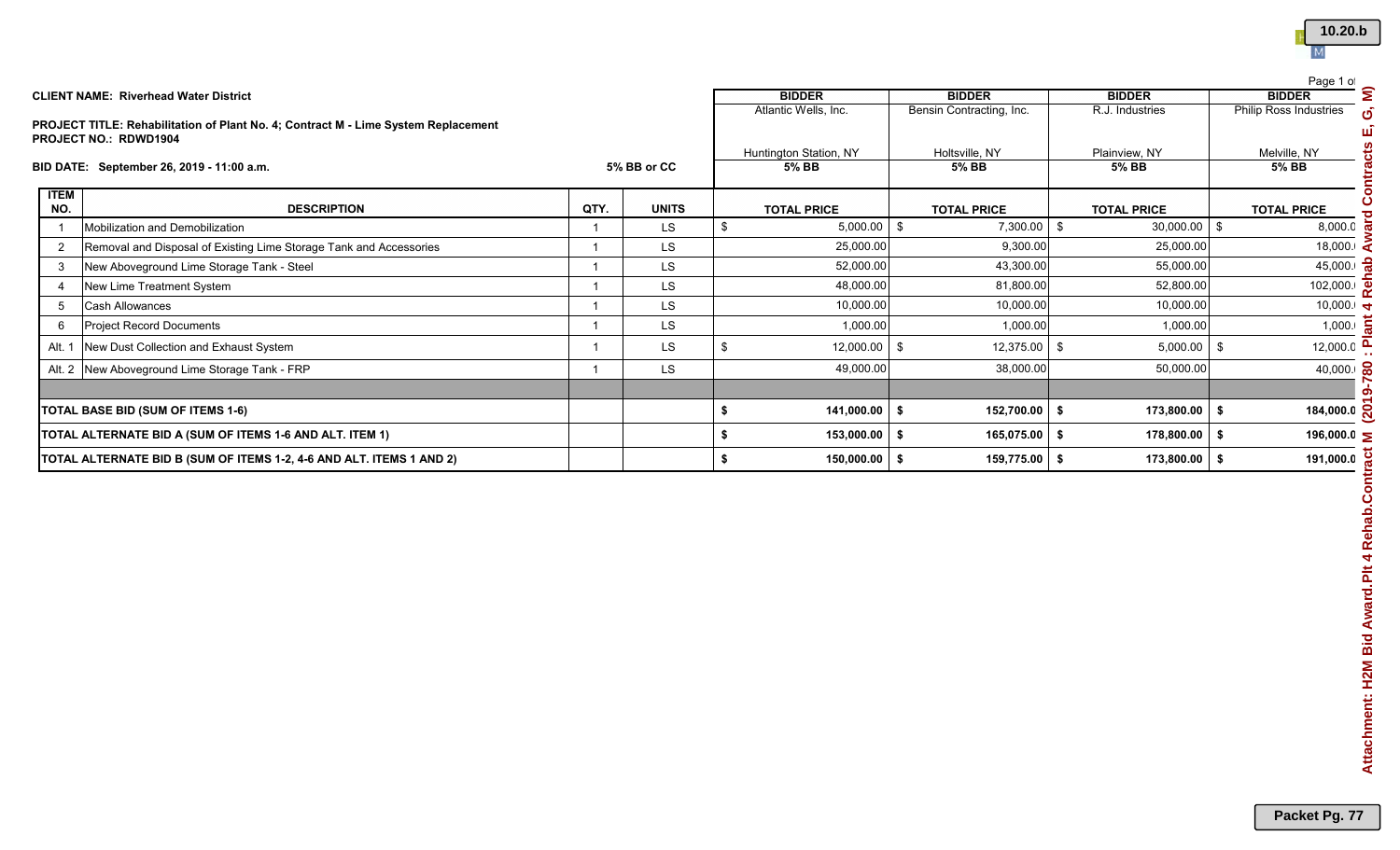

 $architects + engineering$ 

538 Broad Hollow Road, 4'h Floor East Melville, NY 11747 | tel 631.756.8000

October 3, 2019

Town Board Town of Riverhead 200 Howell Avenue Riverhead, New York 11901

### Re: Riverhead Water District Project No. 6 —Rehabilitation of Plant No. 4 Contract G —Lime System Replacement H2M Project No.: RDWD1904

Dear Board Members:

On Thursday September 12, 2019, bids were received by the Town of Riverhead for the above referenced project. A total of three (3) bids were submitted with the low bid being submitted by S.J. Hoerning Construction, Inc. of Bay Shore, New York for a total base bid amount of \$285,000.00, and a total alternate bid amount of 315,500.00. A copy of the bid tabulation sheet is enclosed for your records.

Please note that both the base and alternate bids included provisions for all work necessary for the rehabilitation work at Plant No. 4. The alternate bid includes Alternate Item Nos. 1, 3, 5, 10, and 11 as indicated in the attached bid tab. These alternate items include all necessary labor and equipment associated with new epoxy fluid applied flooring in the wellhouse, as well as the replacement of existing and installation of two new FRP doors at the welihouse.

We have investigated the qualifications submitted by the low bidder and have found them to be a qualified and responsible contractor for the scope of work specified. S.J. Hoerning Construction, Inc. has successfully completed similar projects for various municipalities across Long Island over the past few years. It is our opinion that S.J. Hoerning Construction, Inc. is qualified, and their bid prices are fair and reasonable. Therefore, we recommend that the contract be awarded to S.J. Hoerning Construction, Inc. for the total bid amount of \$315,500.00.

Should you have any questions regarding this recommendation, please contact our office.

Very truly yours,

H2M architects + engineers

 $\angle$   $V$   $V$ r ;f John R. Collins, P.E.

Assistant Vice President

Enclosure

cc: Supt. Frank Mancini, P.G., MBA Robin Halpin, RDWD Richard Ehlers, Esq. William Rothaar, Financial Administrator

X:\RDWD (Riverhead Water District) - 10810\RDWD1904 - Rehabilitation of Plant 4\03-Bid\Contract G\Recommendation\2019-1003 -RDWD1904 - Award Recommendation -G.doc